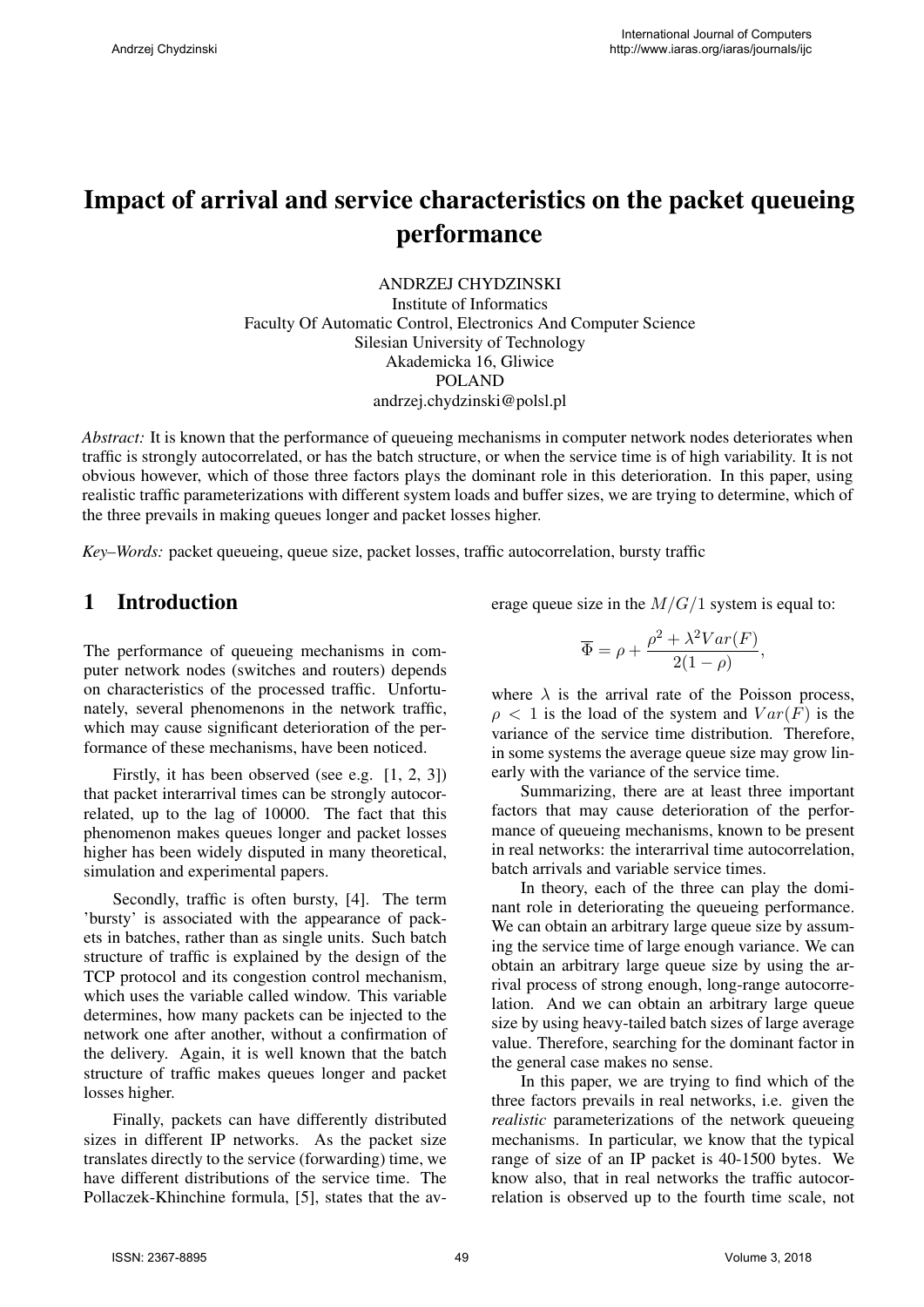further. We know also, which batch sizes can be expected in the traffic, given the design of the TCP window mechanisms.

To accomplish the goal of the paper, four distinct queueing models will be studied. The first, reference model, will incorporate neither the variable service time, nor the batch structure, nor the traffic autocorrelation. The second model will incorporate the variable service time, but not the batch structure, nor the traffic autocorrelation. The third model will incorporate the batch structure, but not the variable service time, nor the traffic autocorrelation. Finally, the fourth model will incorporate the traffic autocorrelation, but not the variable service time, nor the batch structure.

As was said, in every model, realistic parameters of the traffic and the service process will be used. In addition, each model will be studied in three load scenarios: underloaded system ( $\rho = 0.9$ ), critically loaded system ( $\rho = 1$ ) and overloaded system  $(\rho = 1.1)$ . Moreover, each model will be studied separately with a small buffer  $(N = 100)$  and a large buffer  $(N = 1000)$ .

The remaining part of the paper is structured as follows. In Section 2, the details of the four queueing models, as well as their parameterizations, are given. Section 3 discusses how the performance of these models can be evaluated. In Section 4, average queue lengths and packet loss ratios are presented and discussed for all the models, in six distinct load and buffer size scenarios. Finally, remarks concluding the paper are gathered in Section 5.

## 2 Queueing models

The following four models of queueing systems will be considered.

Model (a): Poisson arrivals and constant packet sizes. In Kendall's notation, this the *M/D/*1*/N* system. Packet interarrival times are independent and exponentially distributed with parameter *λ*. Parameter *λ* will be changed according to the required system load ( $\rho = 0.9$ ,  $\rho = 1$  or  $\rho = 1.1$ ). The packet size is constant and equal to 770 bytes, which translates to constant service time (transmission through the 1Gb/s interface). The buffer size is finite and equals *N* packets, meaning that no more than *N* packets can be stored, including the service position. If a packet arrives when the buffer is full, it is deleted and lost. Two buffer sizes will be considered:  $N = 100$  and  $N = 1000$ .

This is the reference model – it incorporates neither the variable service time, nor the batch structure, nor the traffic autocorrelation.

Model (b): Poisson arrivals and uniform packet

sizes. In Kendall's notation, this the *M/U/*1*/N* system. Packet interarrival times are independent and exponentially distributed with parameter  $\lambda$ , while the packet size is uniformly distributed in the range [40;1500] bytes, which translates to uniform distribution of the service time (transmission through the 1Gb/s interface). The buffer size is finite and equals *N*. Two buffer sizes will be considered,  $N = 100$ and  $N = 1000$ , as well as three load values,  $\rho = 0.9$ ,  $\rho = 1$  or  $\rho = 1.1$ .

This model incorporates the variable service time, but not the batch structure of the traffic, nor the traffic autocorrelation. Therefore, it is designed to test the influence of the bare variability of the packet size on the queueing performance.

Model (c): batch Poisson arrivals and constant packet sizes. In Kendall's notation, this the *MX/D/*1*/N* system. Packets arrive in batches. A realistic batch size distribution was taken from Fig. 5 of [4] and is the following:

$$
b_1 = 0.296
$$
,  $b_2 = 0.231$ ,  $b_3 = 0.034$ ,  $b_4 = 0.181$ ,  
\n $b_5 = 0.023$ ,  $b_6 = 0.021$ ,  $b_7 = 0.017$ ,  $b_8 = 0.107$ ,  
\n $b_9 = 0.0075$ ,  $b_{10} = 0.007$ ,  $b_{11} = 0.006$ ,  
\n $b_{12} = 0.006$ ,  $b_{13} = 0.005$ ,  $b_{14} = 0.005$ ,  
\n $b_{15} = 0.004$ ,  $b_{16} = 0.042$ ,  $b_{32} = 0.0075$ .

The average batch size is 4.1825. Interarrival times between batches are independent and exponentially distributed with parameter  $\lambda$ , which will be changed according to the required system load. The packet size is constant and equal to 770 bytes, which translates to constant service time (transmission through the 1Gb/s interface). The buffer size is finite and equal to *N* packets. Two buffer sizes will be considered,  $N = 100$  and  $N = 1000$ , as well as three load values,  $\rho = 0.9$ ,  $\rho = 1$  or  $\rho = 1.1$ .

This model incorporates the batch structure of the traffic, but not the variable service times, nor the traffic autocorrelation. Therefore, it is designed to study the influence of the realistic batch structure on queueing characteristics.

Model (d): MAP arrivals and constant packet sizes. In Kendall's notation, this the *MAP/D/*1*/N* system. The interarrival times follow the Markovian arrival process with the following parameters, taken from [6]:

$$
D_{1a} = \begin{bmatrix} 2.5582 \cdot 10^0 & 4.3951 \cdot 10^{-2} \\ 1.1369 \cdot 10^{-2} & 6.6173 \cdot 10^{-1} \end{bmatrix},
$$
  
\n
$$
D_{1b} = \begin{bmatrix} 2.6769 \cdot 10^0 & 6.6924 \cdot 10^{-5} \\ 4.2706 \cdot 10^{-5} & 1.7082 \cdot 10^0 \end{bmatrix},
$$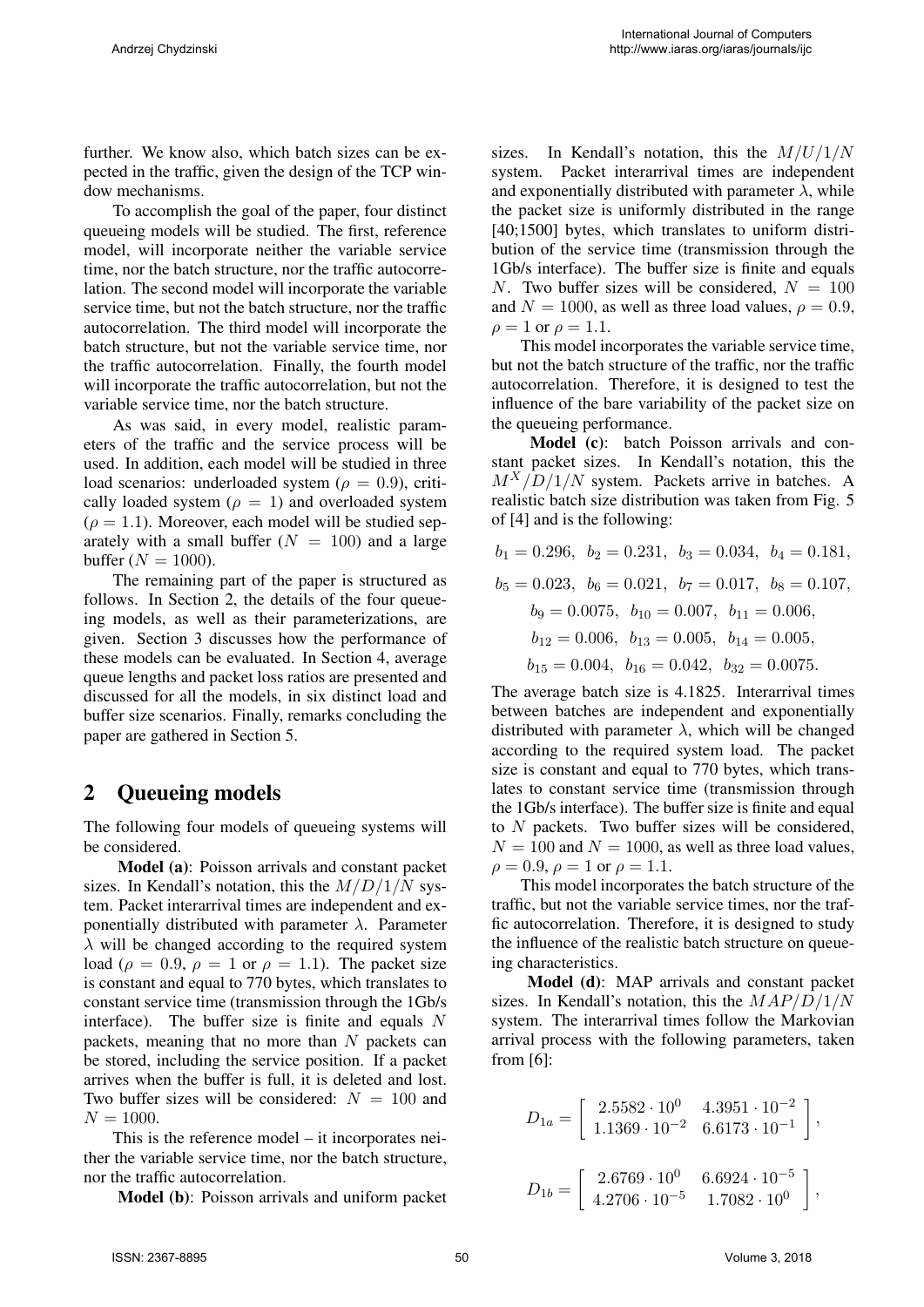$$
D_{1c} = \begin{bmatrix} 4.3309 \cdot 10^{0} & 2.7061 \cdot 10^{-4} \\ 6.7564 \cdot 10^{-2} & 2.2578 \cdot 10^{-2} \end{bmatrix},
$$
  
\n
$$
D_{1d} = \begin{bmatrix} 3.5552 \cdot 10^{1} & 2.9355 \cdot 10^{-1} \\ 2.6962 \cdot 10^{0} & 4.8230 \cdot 10^{0} \end{bmatrix},
$$
  
\n
$$
D_{0} = -D_{0a} \otimes D_{0b} \otimes D_{0c} \otimes D_{0d},
$$
  
\n
$$
D_{1} = D_{1a} \otimes D_{1b} \otimes D_{1c} \otimes D_{1d},
$$

where each  $D_{0x}$  matrix is negative and diagonal with *i*-th element equal in modulus to the sum of the *i*-th row of the associated  $D_{1x}$  matrix. (This MAP process is able to mimic very well the strong autocorrelation observed in the famous Bellcore trace file). The arrival process is then scaled to obtain the required system loads. The packet size is constant and equal to 770 bytes, which translates to constant service time (transmission through the 1Gb/s interface). The buffer size is finite and equal to *N* packets. Two buffer sizes will be considered,  $N = 100$  and  $N = 1000$ , as well as three load values,  $\rho = 0.9$ ,  $\rho = 1$  or  $\rho = 1.1$ .

This model incorporates the traffic autocorrelation, but not the variable service time, nor the batch structure. Therefore, it is meant to test the influence of the realistic, strong autocorrelation, on the queueing performance.

In every model and every load-buffer scenario, the stationary average queue size, the standard deviation of the queue size size and the loss ratio will be checked. Obviously, the loss ratio is the long-run fraction of packets lost due to the buffer overflow.

### 3 Models' solution

Each of the aforementioned queueing models is a special case of the *BMAP/G/*1*/N* model, i.e. the model with batch Markovian arrival process [7], general distribution of the service time and finite buffer of size *N*. Therefore, the analytical solution of *BMAP/G/*1*/N* can be used for solving each of the models (a)-(d). We will recall this solution in this section.

Therefore, in this section we assume that the arrivals form the BMAP process with *m* states, parameters  $D_0, D_1, D_2, \ldots$ , and transition probabilities:

$$
p_i(0,i) = 0,
$$

$$
p_i(0, k) = \frac{1}{\lambda_i} (D_0)_{ik}, \quad 1 \le i, k \le m, \quad k \ne i,
$$
  

$$
p_i(j, k) = \frac{1}{\lambda_i} (D_j)_{ik}, \quad 1 \le i, k \le m, \quad j \ge 1.
$$

where  $\lambda_i = -(D_0)_{ii}$ .

Let  $\mathbb{P}(\cdot)$  denote probability,  $X(t)$  denote the state of the modulating chain at time  $t$ ,  $J(t)$  denote the state of the modulating chain at time  $t$ ,  $F(\cdot)$  denote the distribution function of the service time distribution,  $f(s)$  denote the Laplace-Stieltjes transform of  $F(\cdot)$ ,  $N(t)$  denote the total number of arrivals in  $(0, t)$ ,  $\delta_{ij}$ denote the Kronecker symbol and

$$
P_{i,j}(n,t) = \mathbb{P}(N(t)=n, J(t)=j|N(0)=0, J(0)=i),
$$

$$
a_{k,i,j}(s) = \int_0^\infty e^{-st} P_{i,j}(k,t) dF(t),
$$

$$
z(s) = ((s + \lambda_1)^{-1}, \dots, (s + \lambda_m)^{-1})^T,
$$

$$
\mathbf{1} = (1, \dots, 1)^T.
$$

Moreover, the following  $m \times m$  matrices will be needed:

**0** *− m × m* matrix of zeroes*,*

$$
A_k(s) = [a_{k,i,j}(s)]_{i,j}, Y_k(s) = \left[\frac{\lambda_i p_i(k,j)}{s + \lambda_i}\right]_{i,j},
$$
  
\n
$$
\overline{D}_k(s) = \left[\int_0^\infty e^{-st} P_{i,j}(k,t)(1 - F(t))dt\right]_{i,j},
$$
  
\n
$$
\overline{A}_k(s) = \sum_{i=k}^\infty A_i(s),
$$
  
\n
$$
B_k(s) = A_{k+1}(s) - \overline{A}_{k+1}(s)(\overline{A}_0(s))^{-1},
$$
  
\n
$$
R_0(s) = \mathbf{0}, R_1(s) = A_0^{-1}(s),
$$
  
\n
$$
R_k(s) = R_1(s)(R_{k-1}(s) - \sum_{i=0}^{k-1} A_{i+1}(s)R_{k-i}(s)), k \ge 2.
$$
  
\n
$$
M_N(s) = R_{N+1}(s)A_0(s) + \sum_{k=0}^N R_{N-k}(s)B_k(s) - \sum_{k=N+1}^N Y_k(s)
$$
  
\n
$$
-\sum_{k=0}^N Y_{N-k}(s)[R_{k+1}(s)A_0(s) + \sum_{i=0}^k R_{k-i}(s)B_i(s)].
$$

Now, let

$$
\phi_{n,i}(s,l) = \int_0^\infty e^{-st} \Phi_{n,i}(t,l) dt,
$$

and

$$
\phi_n(s, l) = (\phi_{n,1}(s, l), \dots, \phi_{n,m}(s, l))^T,
$$

where

$$
\Phi_{n,i}(t,l) = \mathbb{P}(X(t) = l | X(0) = n, J(0) = i).
$$

In [8], the following theorem was proven.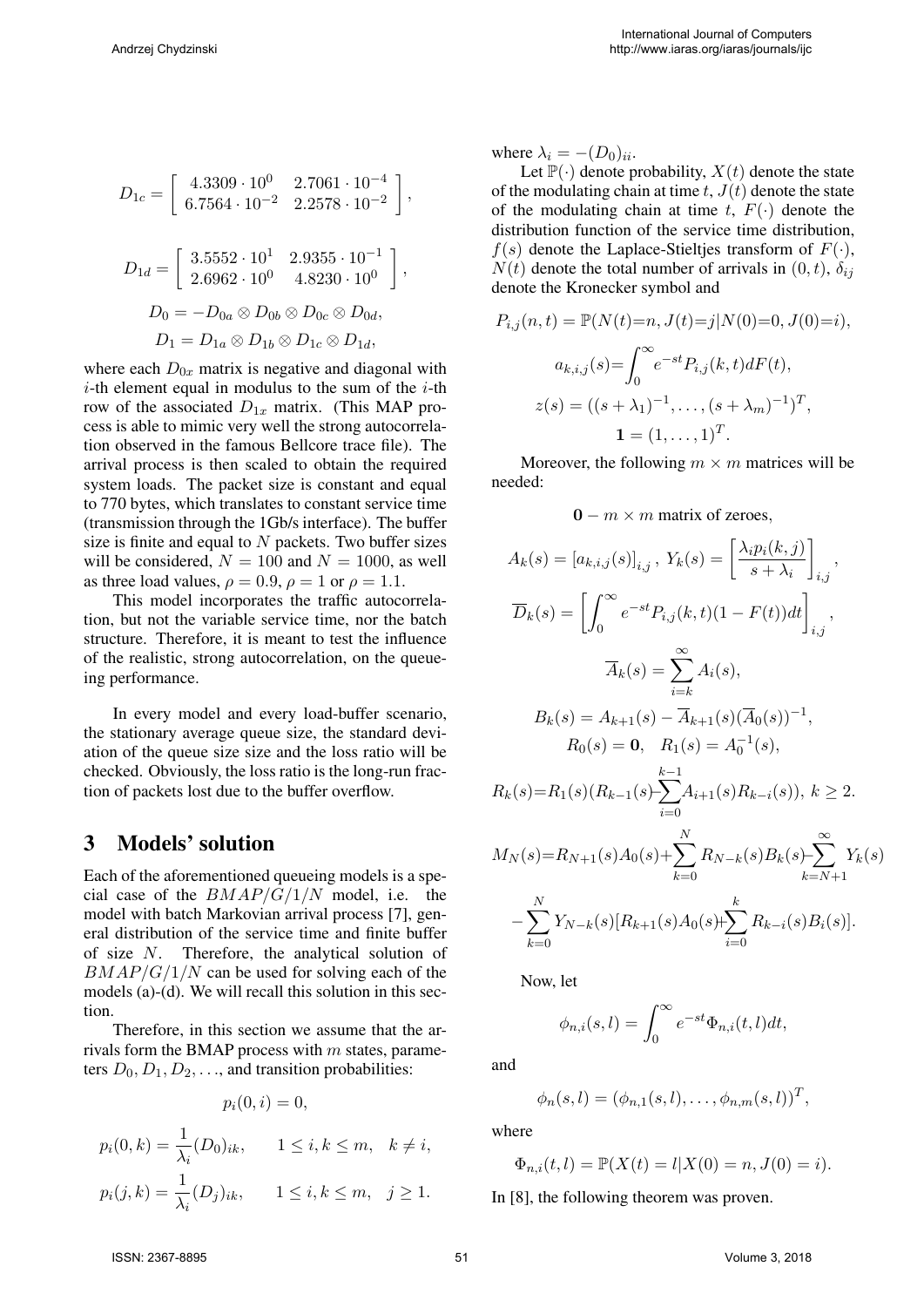Theorem 1*. The Laplace transform of the queue length distribution in the BMAP/G/*1*/N system equals:*

$$
\phi_n(s,l) = \sum_{k=0}^{N-n} R_{N-n-k}(s) g_k(s,l) + [R_{N-n+1}(s) A_0(s) + \sum_{k=0}^{N-n} R_{N-n-k}(s) B_k(s)] M_N^{-1}(s) m_N(s,l), \quad (1)
$$

*with*

$$
g_k(s,l) = \overline{A}_{k+1}(s)(\overline{A}_0(s))^{-1}r_N(s,l) - r_{N-k}(s,l),
$$

$$
r_n(s,l) = \begin{cases} \n\frac{\mathbf{0} \cdot \mathbf{1}}{D_{l-n}(s) \cdot \mathbf{1}}, & \text{if } n \le l < N, \\ \n\frac{1 - f(s)}{s} \cdot \mathbf{1} - \sum_{k=0}^{N-n-1} \overline{D}_k(s) \cdot \mathbf{1}, & l = N. \n\end{cases}
$$
\n
$$
m_N(s,l) = \sum_{k=0}^{N} Y_{N-k}(s) \sum_{i=0}^{k} R_{k-i}(s) g_i(s,l)
$$
\n
$$
- \sum_{k=0}^{N} R_{N-k}(s) g_k(s,l) + \delta_{0l} z(s).
$$

This theorem can be used for solving all four queueing models, (a)-(d), exploited in this paper. Alternatively, the simple models of *M/G/*1*/N* type and  $M^X/G/1/N$  type can be solved using simplified formulas given in [9]. The loss ratio can be obtained using formula (see e.g. [10]):

$$
L = 1 - \frac{1 - \Phi_{0,1}(\infty, 0)}{\rho},
$$

where  $\rho$  is the system load.

Alternatively, the performance of queueing systems (a)-(d) can be studied using simulations, e.g. with the help of Omnet<sup>++</sup> simulator, [11], and the simulation of the BMAP process presented in [12].

### 4 Results and discussion

The results are presented in Tables 1-6.

In particular, in Tab. 1, the results for an underloaded system and a small buffer are presented. As we can see, distributed packet sizes in (b) have a surprisingly small impact on the queueing performance the queue and the losses are only slightly higher that in (a). On the other hand, both the batch structure and the autocorrelation enlarge the queue size several times and the losses by several orders of magnitude. Comparing models (c) and (d), we can conclude that both give results in the same ballpark (the autocorrelation has a slightly deeper influence of the queueing performance).

In Tab. 2, the results for an underloaded system and a large buffer are presented. Distributed packet sizes in (b) have a very small impact on the queueing performance. Contrary to Tab. 1, the impact of the batch structure and the autocorrelation is very different now. The batch structure enlarges the queue size 8 times, while the autocorrelation 72 times. As for the loss ratio, it is not significantly increased in (c), and drastically increased in (d).

In Tab. 3, the results for a critically loaded system and a small buffer are presented. As we can see, neither the distributed packet sizes, nor the batch structure, nor the autocorrelation, have a significant impact on the queue size in this scenario. As regards the loss ratio, it does not change for distributed packet sizes, but enlarges 8 times in the case of the batch structure, and 24 times in the case of the autocorrelation. The latter is especially bad, as it means a lot of packet losses – as much as 12%.

In Tab. 4, the results for a critically loaded system and a large buffer are presented. They are similar to those in Tab. 3 in the sense that neither the distributed packet sizes, nor the batch structure, nor the autocorrelation has a deep impact on the queue length. The loss ratio is almost the same in (a) and (b), then increases 8 times in (c) and 192 times in (d).

In Tab. 5, the results for an overloaded system and a small buffer are presented. As we can see, distributed packet sizes in (b) have a negligible impact on the queueing performance. The loss ratio is a little higher in (c) and (d) than in (a). Surprisingly, the queue size decreases a little in (c), if compared with (a), and almost twice in (d). This counterintuitive phenomenon is causes by higher loss ratio, which makes the actual, carried load, lower in (c) and (d), than in (a). This phenomenon was studied in detail in [13].

Finally, in Tab. 6, the results for an overloaded system and a large buffer are presented. In this case, both distributed packet sizes in (b) and the batch structure have a negligible impact on the queue size and loss ratio. The autocorrelation, on the other hand, increases the losses, but decreases the queue size almost two times. This is again connected with the decreased carried load of the system in (d).

Summarizing, we see that distributed packet sizes have a minor or negligible influence on the queueing performance in all the considered scenarios. Both the batch structure and the autocorrelation have a negative impact on the loss ratio in all the considered scenarios, but the impact of the autocorrelation is usually stronger. It can be extremely strong, when the load is small and the buffer is large (Tab. 2). The batch structure and the autocorrelation have also a negative impact on the queue size, but in an underloaded system only. (The impact of the autocorrelation is stronger).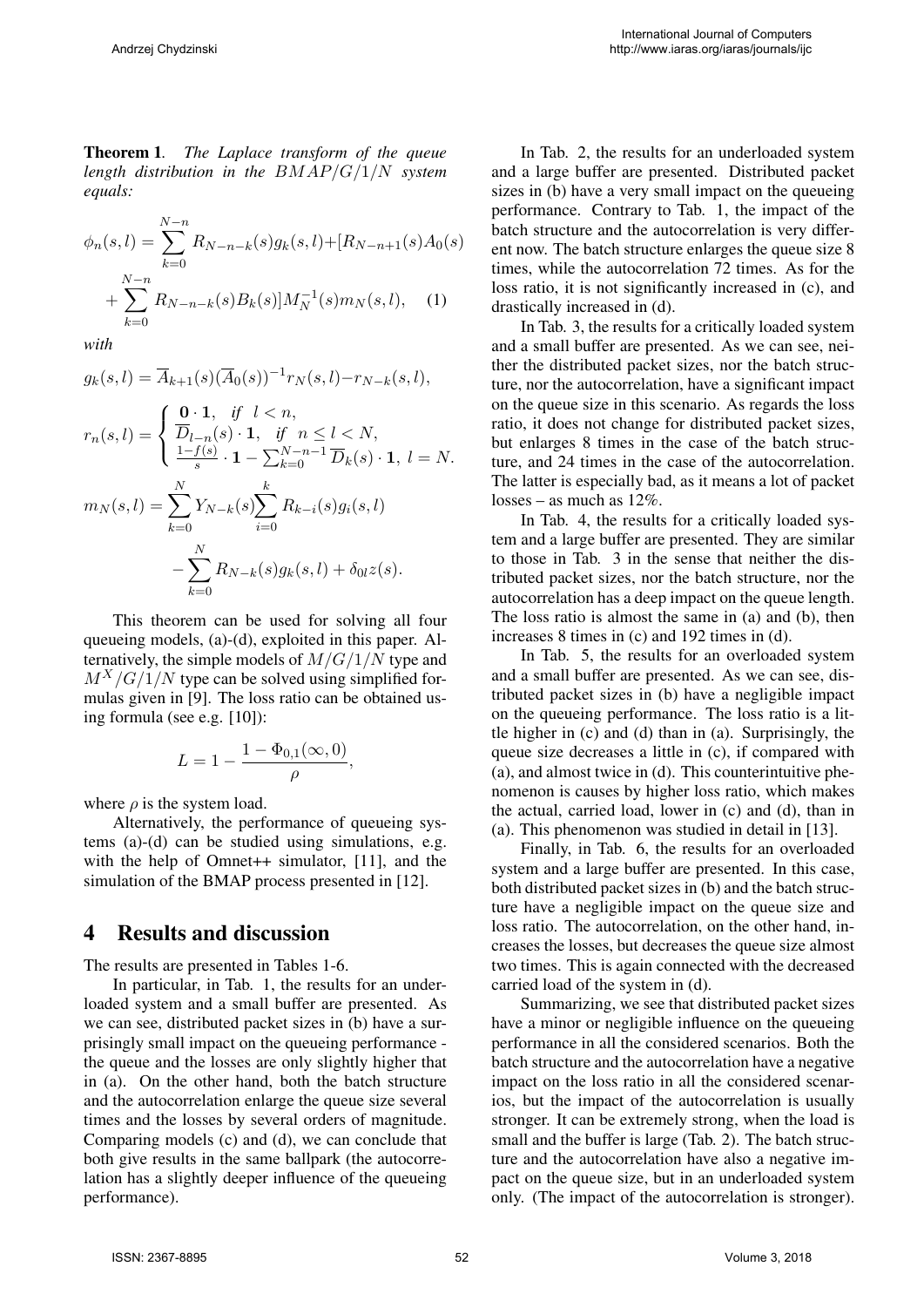| system type                                 | avg. queue | stddev. queue | loss                 |
|---------------------------------------------|------------|---------------|----------------------|
|                                             | length     | length        | ratio                |
| (a) Poisson arrivals, constant packet sizes | 4.95       | 4.89          | $1.1 \cdot 10^{-10}$ |
| (b) Poisson arrivals, uniform packet sizes  | 6.15       | 6.23          | $1.0 \cdot 10^{-8}$  |
| (c) batch arrivals, constant packet sizes   | 29.2       | 26.4          | $1.2 \cdot 10^{-2}$  |
| (d) MAP arrivals, constant packet sizes     | 35.1       | 35.7          | $8.5 \cdot 10^{-2}$  |

Table 1: Average queue length, its standard deviation and the loss ratio,  $\rho = 0.9$  and  $N = 100$ .

| system type                                 | avg. queue | stddev. queue | loss                 |
|---------------------------------------------|------------|---------------|----------------------|
|                                             | length     | length        | ratio                |
| (a) Poisson arrivals, constant packet sizes | 4.95       | 4.89          | $< 10^{-10}$         |
| (b) Poisson arrivals, uniform packet sizes  | 6.15       | 6.23          | $< 10^{-10}$         |
| (c) batch arrivals, constant packet sizes   | 40.7       | 45.2          | $5.6 \cdot 10^{-10}$ |
| (d) MAP arrivals, constant packet sizes     | 358        | 427           | $5.5 \cdot 10^{-2}$  |

Table 2: Average queue length, its standard deviation and the loss ratio,  $\rho = 0.9$  and  $N = 1000$ .

| system type                                 | avg. queue                 | stddev. queue | loss                |
|---------------------------------------------|----------------------------|---------------|---------------------|
|                                             | $\overline{\text{length}}$ | length        | ratio               |
| (a) Poisson arrivals, constant packet sizes | 50.0                       | 28.8          | $5.0 \cdot 10^{-3}$ |
| (b) Poisson arrivals, uniform packet sizes  | 49.7                       | 28.9          | $6.4 \cdot 10^{-3}$ |
| (c) batch arrivals, constant packet sizes   | 47.7                       | 30.0          | $4.2 \cdot 10^{-2}$ |
| (d) MAP arrivals, constant packet sizes     | 44.5                       | 37.8          | $1.2 \cdot 10^{-1}$ |

Table 3: Average queue length, its standard deviation and the loss ratio,  $\rho = 1.0$  and  $N = 100$ .

| system type                                 |                      | stddev. queue | loss                           |
|---------------------------------------------|----------------------|---------------|--------------------------------|
|                                             | avg. queue<br>length | length        | ratio                          |
| (a) Poisson arrivals, constant packet sizes | 478                  | 290           | $5.1 \cdot 10^{-4}$            |
| (b) Poisson arrivals, uniform packet sizes  | 492                  | 283           | $5.6 \cdot \overline{10^{-4}}$ |
| (c) batch arrivals, constant packet sizes   | 484                  | 288           | $4.2 \cdot 10^{-3}$            |
| (d) MAP arrivals, constant packet sizes     | 409                  | 440           | $9.8 \cdot 10^{-2}$            |

Table 4: Average queue length, its standard deviation and the loss ratio,  $\rho = 1.0$  and  $N = 1000$ .

| system type                                 | avg. queue | stddev. queue | loss                |
|---------------------------------------------|------------|---------------|---------------------|
|                                             | length     | length        | ratio               |
| (a) Poisson arrivals, constant packet sizes | 94.8       | 5.21          | $9.0 \cdot 10^{-2}$ |
| (b) Poisson arrivals, uniform packet sizes  | 93.3       | 6.80          | $9.0 \cdot 10^{-2}$ |
| (c) batch arrivals, constant packet sizes   | 66.5       | 26.4          | $1.0 \cdot 10^{-1}$ |
| (d) MAP arrivals, constant packet sizes     | 52.9       | 38.2          | $1.7 \cdot 10^{-1}$ |

Table 5: Average queue length, its standard deviation and the loss ratio,  $\rho = 1.1$  and  $N = 100$ .

In the overloaded system, we can encounter reverse effect – the queue size might be smaller due to smaller

load carried by the system.